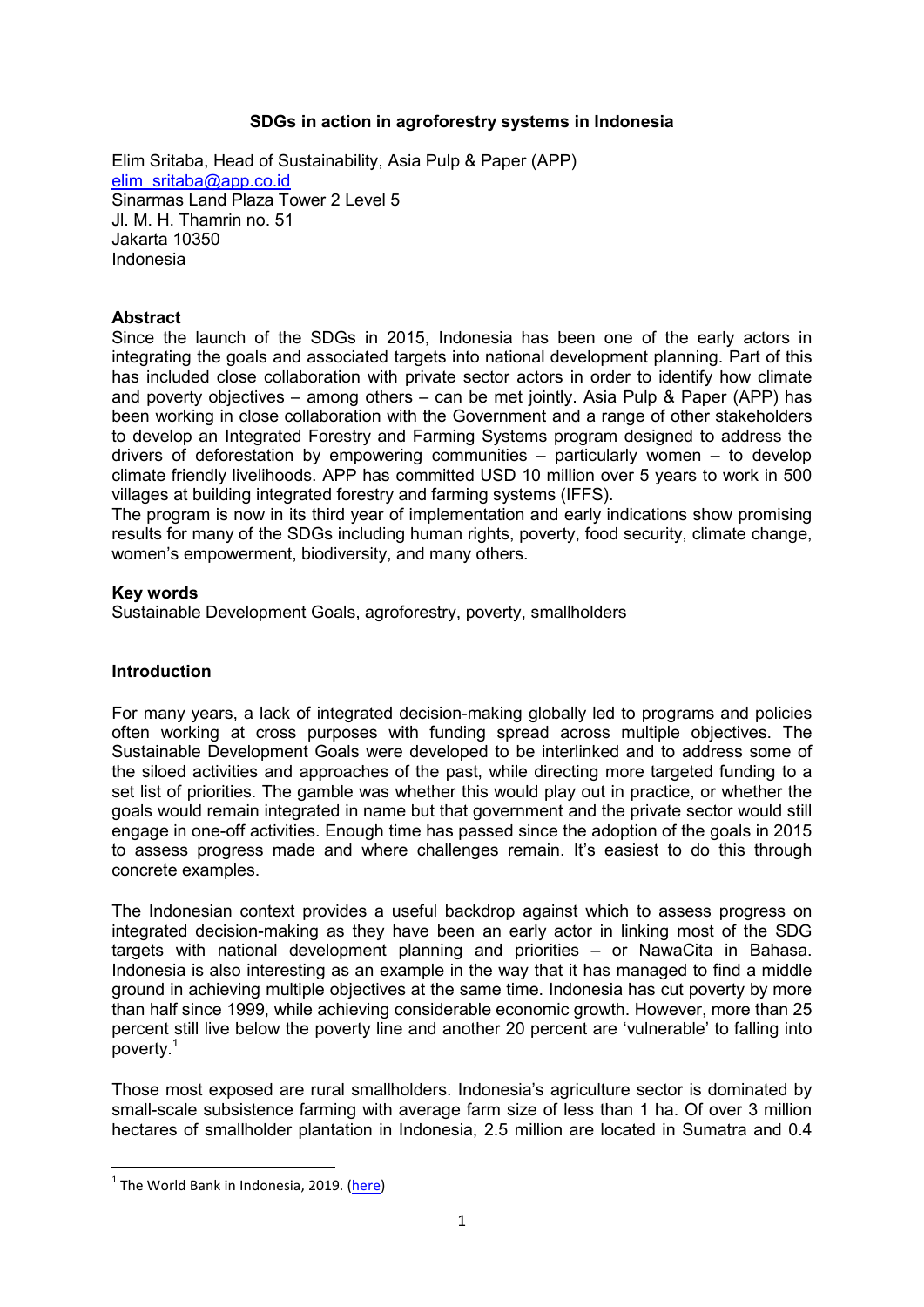million in Kalimantan in which smallholders most commonly produce palm oil, rice, corn, fruits and vegetables.<sup>2</sup> Poor access to equipment and materials, economic instability, and environmental issues such as droughts and pests form persistent barriers for smallholders in these areas to improving both productivity and sustainability in agriculture.

Climate change presents considerable risk to Indonesians in the form of floods (affecting 33.6 percent of the population) and wildfires made more prevalent by drought (14 percent).<sup>3</sup>Slash and burn agriculture has long been the traditional method for land clearing by smallholders which has had tangible effects on the land with surface subsidence, soil erosion and flooding. As the world's largest archipelago, rising sea levels pose a significant threat to the livelihoods of many and it has been estimated that 2,000 islands and 42 million homes are calculated to be submerged before 2050 if business as usual practices persist.<sup>4</sup>

Indonesia's forests and peatland had been in steady decline for the last 30 years, but the national government of Indonesia has enacted a range of supportive policies – many of which support natural climate solutions-in order to halt forest loss and prevent further degradation of peatlands. Data released by Global Forest Watch in 2017 found there had been a 60 percent drop in tree cover loss in primary forests compared with 2016.<sup>5</sup>Indonesia has an obvious role to play in identifying how to pursue economic growth alongside net zero ambitions, particularly in how natural climate solutions can be advanced in a way that meets poverty reduction goals.

### Natural climate solutions

- **Improved forestry**
- Blue carbon
- **Avoiding habitat conversion**
- Fire management
- **Soil health**
- Reducing food waste
- Agro-forestry

One particular approach which has been found to deliver on both climate and poverty reduction is agro-forestry. Agro-forestry is defined as agriculture incorporating the cultivation of trees. Research has pointed to the broad spectrum of SDG's that that agroforestry positively contributes toward achieving. Of the 9 out of the seventeen SDGs it is seen to positively impact, agroforestry is seen to have the strongest impact on poverty reduction (SDG 1) and hunger alleviation (SDG 2), as well as on climate action (SDG 13), and biodiversity conservation and sustainable land management (SDG 15).<sup>6</sup>The Government of Indonesia has sought to foster the development of agroforestry through social forestry policy which mandates stipulates that 20 percent of forest concessions should be used to support co-managed agro-forestry systems.<sup>7</sup>

However, beyond charity or CSR like schemes, there was little uptake and a lack of the widescale adoption hoped for as a result of a number of factors. These include the shortterm economic benefits of high input, intensive agriculture and limited incentives to invest in

-

<sup>&</sup>lt;sup>2</sup>IPOC, Indonesian Oil Palm Statistics and Directorate General of Plantations, Department of Agriculture, 200931, 2010 (here)

<sup>&</sup>lt;sup>3</sup> 'Indonesia Disaster and Risk Profile', UNDDR PreventionWeb, 2019 (here);

 $<sup>4</sup>$  Ibid.</sup>

<sup>&</sup>lt;sup>5</sup> '2017 was the second-worst year on record for tropical tree cover loss', Global Forest Watch, 2018 (here).

<sup>&</sup>lt;sup>6</sup>'Achieving the Global Goals through agroforestry', Agroforestry Network and Vi-skogen, 2018 (here).  $7$ PermenLHK 12/2015.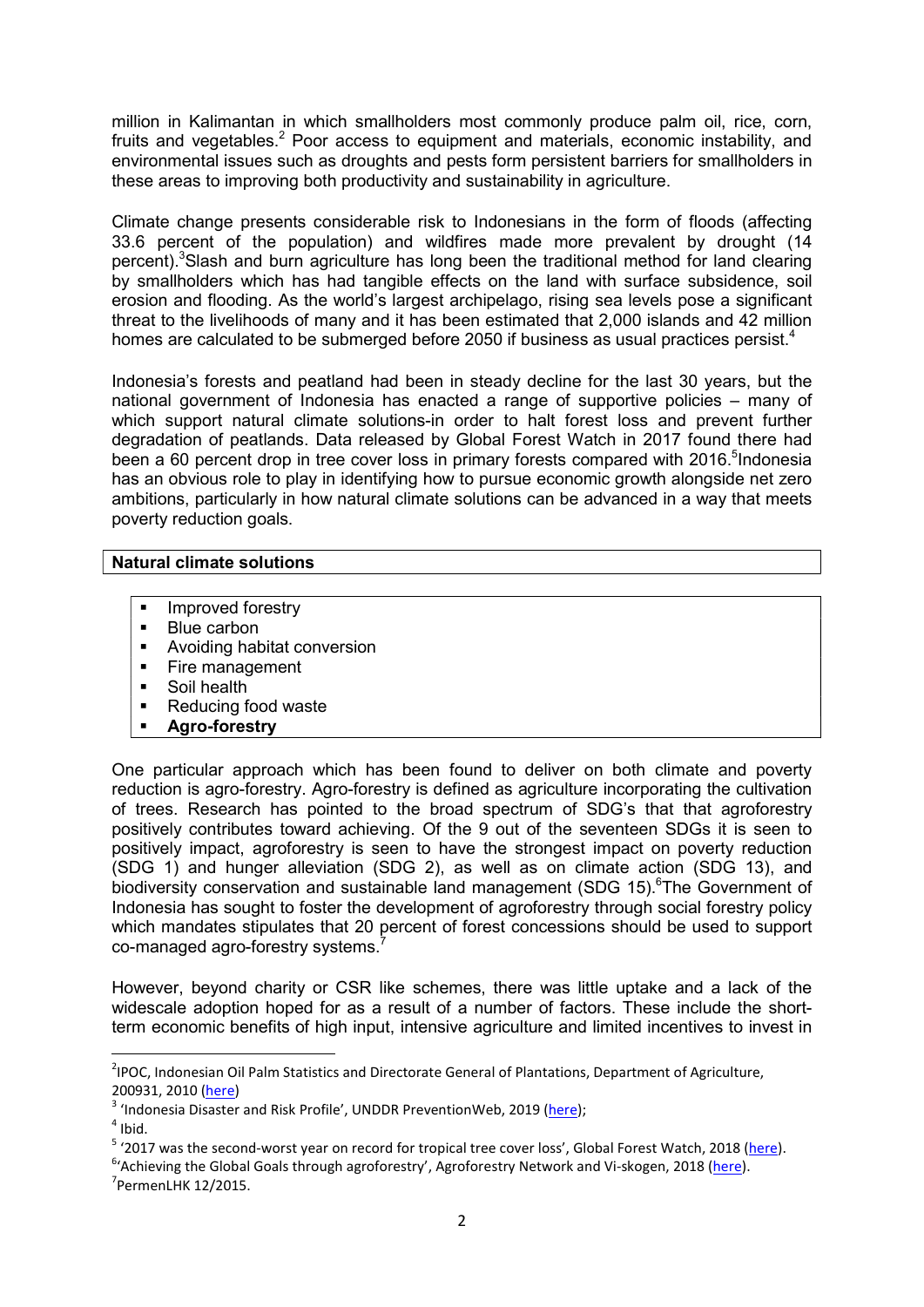ecosystem services; poorly developed value chains for non-timber products; a lack of local and national market incentives (such as higher transaction costs related to diversified production); barriers to women engaging in these systems; and insufficient access to technical or financial support.

This paper seeks to explore how these barriers can be addressed and agroforestry can be advanced in Indonesia, through the review of an initiative led by the Asia Pulp & Paper (APP) launched in 2015.

# APP's Integrated Farming and Forestry System program

Asia Pulp & Paper (APP) is an integrated pulp and paper producer which includes industrial forest plantations and pulp and paper mills across five provinces in Indonesia. APP launched its Forest Conservation Policy (FCP) in 2013, upon which it undertook an extensive review of its operations to determine how to achieve a deforestation free supply chain. It was clear that the greatest challenge would not be inside APP's own concessions, but the impact of actions taken outside of APP's concessions. Risks outside of concessions identified included land conflict, forest encroachment, and fires for agricultural land clearing. These issues are closely linked to poverty and economic development opportunities.

APP designed the Integrated Farming and Forestry System (IFFS) - or Desa Makmur Peduli Api (DMPA) in Bahasa Indonesia– with the idea that only by addressing poverty at its very roots would APP be able to combat the risks to the forest it had committed to protect. APP made an initial commitment of US\$10 million over 5 years to roll-out the IFFS approach in 500 villages located around APP's concessions. From the outset, APP knew that reaching its objective of thriving communities in just 5 years would be difficult, particularly given the variety of conditions and issues faced in each village. Each village brings with it unique cultural and geographic characteristics which have influenced how people have engaged with the forest long before APP or its suppliers were present in these regions. For example, some of the villages include 200 households and others 8,000. Some of the villages are near water and engage in fishing, where others have been engaged in agriculture like rice paddies or palm oil.

Participating villages in the IFFS program were identified based on whether they are:

- **Located within concession areas or within 3km from the concession border;**
- Interact closely with forest resources found in concession areas;
- Have a history of forest and or bush fires in the last three years;
- Have been involved in illegal logging or deforestation.

In order to tackle the complexity of conditions and issues unique to each target village while developing a scalable approach, six key components were defined -

- 1. Improving Forest Management & Livelihoods: Integrating the use of forest resources and agricultural crops to help improve the forest environment and develop the village's social economy potential
- 2. Participatory Mapping of Resources & Borders: Working collaboratively to map out village boundaries and adjacent forest areas
- 3. Transferring Technology & Knowledge: A two-way sharing of methods and knowhow, including local wisdoms, to discover the best solution to ensure a healthy, sustainable environment and village economy
- 4. Partnering in Product Marketing: Guiding villagers in applying marketing techniques to expand existing markets and creating new markets for commodities produced through agroforestry (farming, fisheries, husbandry, forestry production).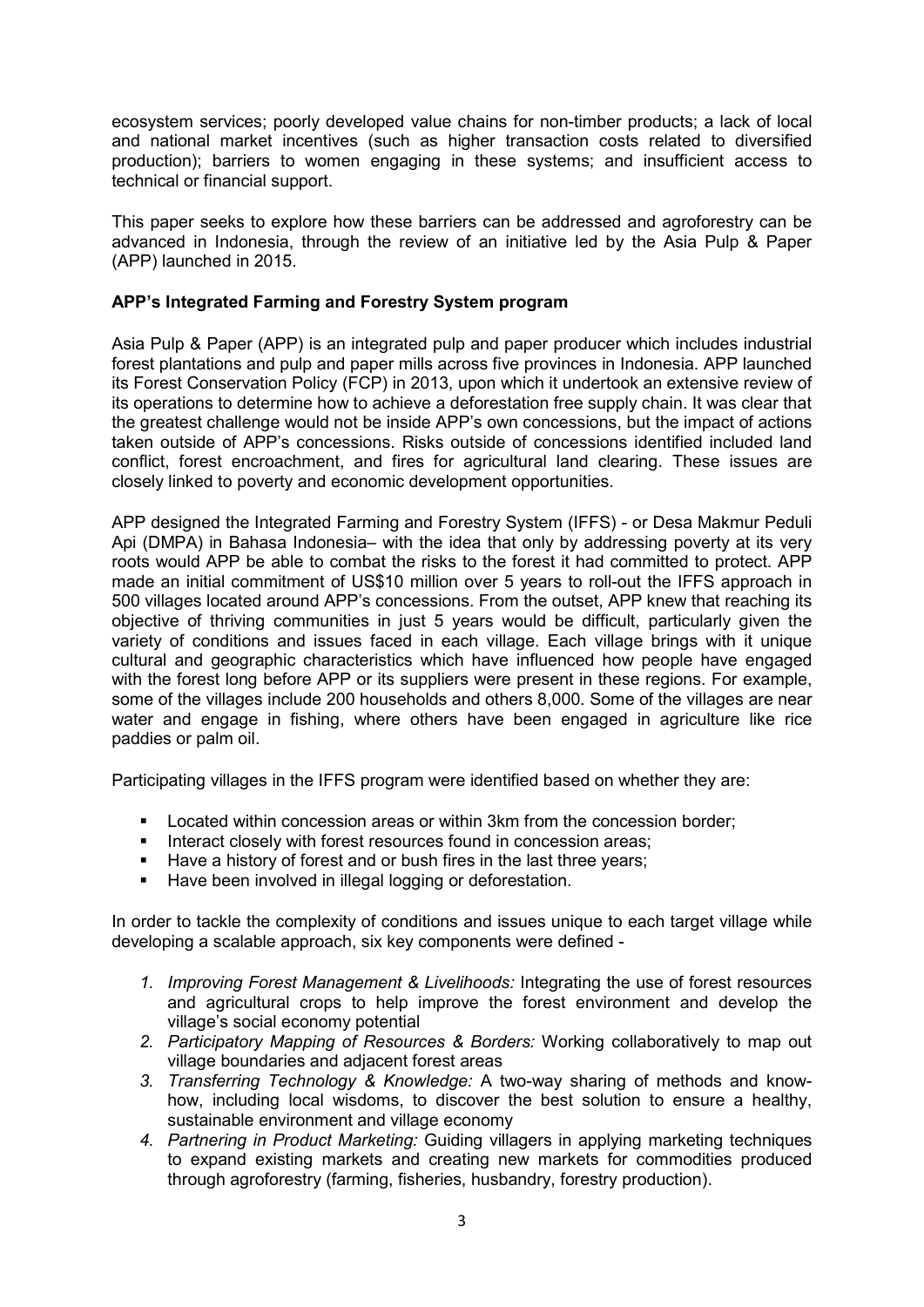- 5. Protecting & Maintaining Forest Areas: Establishing roles, improving awareness and heightening active participation of villagers in using forest resources responsibly and productively as a way to prevent fires and to maintain better means of income.
- 6. Resolving and Preventing Local Conflicts: Fostering harmonious and constructive means of communication between village beneficiaries and APP suppliers to mitigate the potential for misunderstandings, miscommunications and conflicts. Encouraging cooperation and discussions among village communities to resolve longstanding issues or alleviate ingrained negative dynamics.

The IFFS program is founded on the principle of active participation and coordination among all stakeholders: villagers, village administrations, partnering village institutions, nongovernmental organizations, academics, APP, and its suppliers who manage local concession areas. A collaborative partnership with village-level institutions was established to implement the IFFS program. The program provides special attention and reinforcement to cooperatives and Village-Owned Enterprises (BUMDES). If the IFFS target village has no such entities, the IFFS program may seek partnership with farmers' groups or Joint Farmers' Group (Gapoktan). In this case, the Gapoktan will be directed to establish a cooperative and/or BUMDES. This is done so that capital allocated within the IFFS program can be managed so that it will benefit all villagers, not just the members of the farmers group.

As part of the program APP has sought to prioritise 'change agents' – or those in a good position to influence others in the community. This follows the concept of 'train the trainers' where in each community APP trained a few farmers on climate smart agricultural practices and agro-forestry techniques who can then adapt them to their own context and with APP's support facilitate training for the larger community. Programs range from the development of new crops, such as herbs, fruit, horticulture and rice; and animal husbandry in the way of fisheries, pigs, goats, chickens and cattle. APP provides direct financial support for each community for them to determine how to use, along with the provision of machinery and tools to support climate smart agriculture practices. As the program is rolled out, APP will also work with communities to improve market access for the products they produce by facilitating relationships and agreements with offtakers.

# Impact achieved to date

With the project ongoing, the real impact of these schemes is expected to be seen over the longer term in socio-economic and ecological benefits such as more resilient livelihoods, lower greenhouse gas emissions, and better social inclusion. Preliminary results indicate improvement in incomes (SDG 1), better food security (SDG 2), reduction in fire incidents (SDG 13 and 15), and progress in integrating women into more productive livelihoods (SDG 5).

As of December 2018, the IFFS program has been implemented in 284 villages, benefitting 16,807 households. Initial results indicate:

 Improvement in income: The project aims to increase incomes from 50 – 75 percent against a baseline by the third year of the program. Following four years of implementation, the program has resulted in some success stories in villagers significantly increasing their income. The roll-out of the program has been gradual so those that joined earlier have seen greater results. Progress achieved through the program has included efficient and optimal land use by the villages for more productive and lucrative activities, which include animal husbandry, fish farming and agriculture. For example, a farmer who engaged in a goat and duck breeding program has gone from 40 to 130 goats, of which he can sell individually for Rp1.5 – 2.5 million.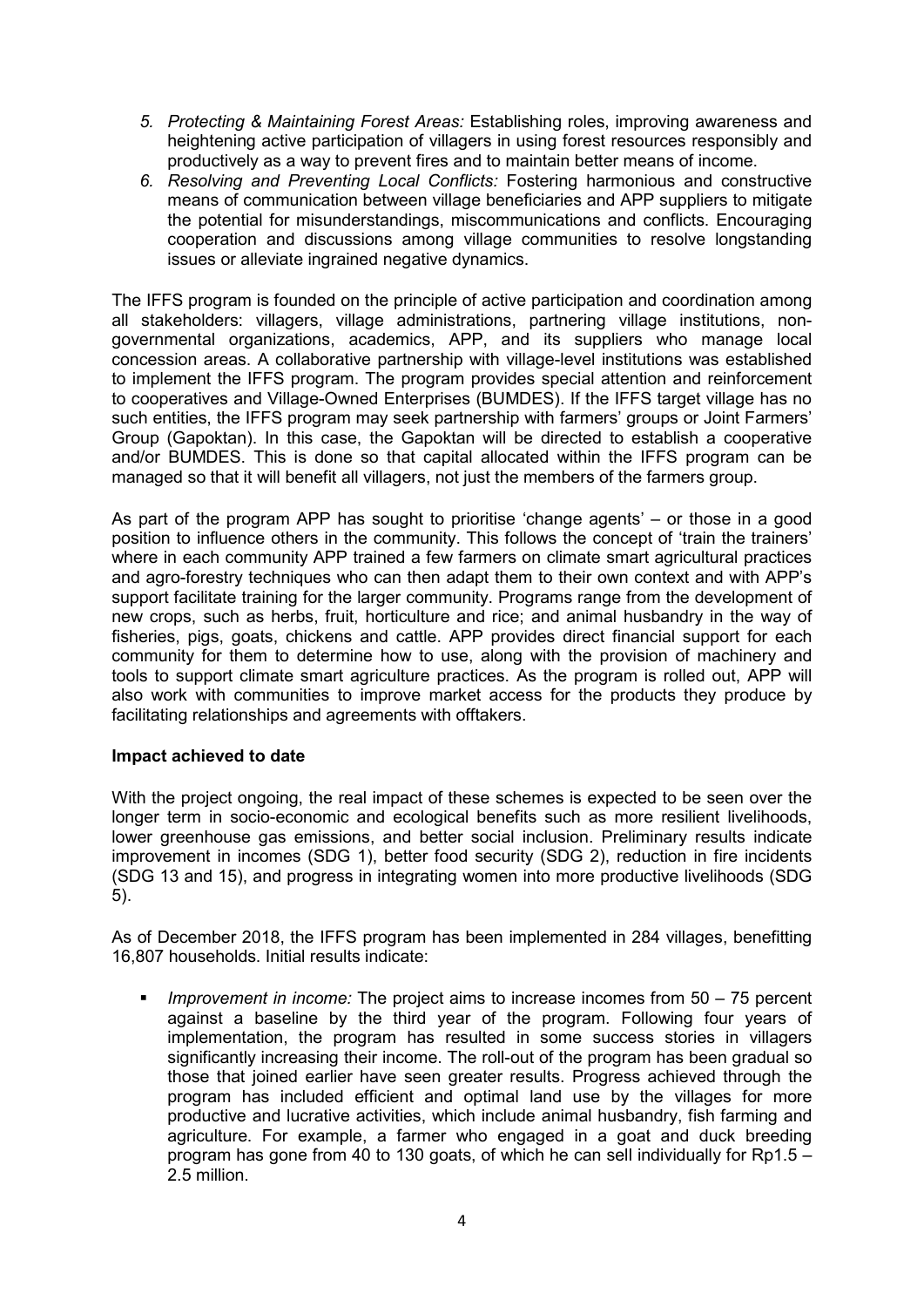- Fire incidence in vicinity: Out of 78 villages that have joined the IFFS program since 2016, around 85 percent are able to reduce fire incidences in their area or maintain zero fire. $8<sup>8</sup>$
- Forest protection: Only around 0.2 percent of the total forest areas (dry-land, swamp and mangrove) located in the vicinity of the 78 villages who have taken part in the program for 3+ years experienced land cover change.<sup>9</sup>
- Relationship with the communities: the IFFS program has helped to improve trust between company and communities, foster better relationship and as such, significantly reduce the risk of disputes.
- **Women engaged:** The program has succeeded in engaging women, with 64 women's groups involved in the program in 2018, up from 16 in 2016. This includes a partnership with the Martha Tilaar Group to develop female employment opportunities.

APP is currently working with the Center for International Forestry Research (CIFOR) and the World Agroforestry Center (ICRAF) to assess the social, economic and environmental impact of the IFFS program. Preliminary research has found that progress and outcomes of IFFS implementation in each village has varied, ranging from progression with high potential to succeed to low potential to succeed.

This has been attributed to a range of factors, such as i) the engagement of the village facilitators and the quality of the facilitation; (ii) the level of support from the APP supplier companies; and (iii) the support from APP Sustainability Division. Alongside external factors, including (i) the leaderships in the villages to embrace the farmers to inclusively identify the types of IFFS activities suiting the socio-economic-ecological contexts of the village; (ii) the social cohesion and skills in implementing the IFFS activities collectively and individually; (iii) the community's access to capitals (equipment, financial and land) needed for implementing the IFFS activities.

Case studies:

-

Suryono – a global model of horticulture: Suryono is a farmer and member of IFFS social economy program in Pinang Sebatang Barat Village, Siak Regency, Riau Province. The village is located inside one of APP's suppliers' concession areas, PT. Arara Abadi. This 4,248 hectare village is home to 1,567 families, of which the majority comes from the Malay Tribe. People rely on plantations, with palm as the main crop, to cultivate horticultural crops. Suryono used to cultivate oil palm, however due to a lack of knowledge on growing palm, results were not optimal. In 2013, after meeting and having several discussions with PT. Arara Abadi, who offered assistance on community development programs, he then planted his 2 hectare of plantation with horticultural crops. Suryono used to earn an income between IDR 2-3 million per month. Today, he earns up to IDR 15 million every month from harvesting a 4 hectare plot of vegetables and tending to livestock. Suryono also able to employ his fellow villagers to work in his fields. His transformation from oil palm grower to horticultural farmer has brought him abroad to Marrakech, Morroco, where he spoke at the United Nations Climate Change Conference (COP 22), held from November 7 - 18, 2016. In addition, Suryono was invited to speak at a session themed "Putting People at the Centre: Climate Friendly Forest-Based Livelihoods" in the Indonesian Pavilion at Bab Ighli in Marrakech. "It is a dream to speak here and inspire other farmers. I want to stress that land management through proper cultivation is more profitable than what I did before," Suryono said.

<sup>&</sup>lt;sup>8</sup>Based on internal monitoring data by Asia Pulp & Paper.

 $9^9$ Based on internal monitoring data by Asia Pulp & Paper.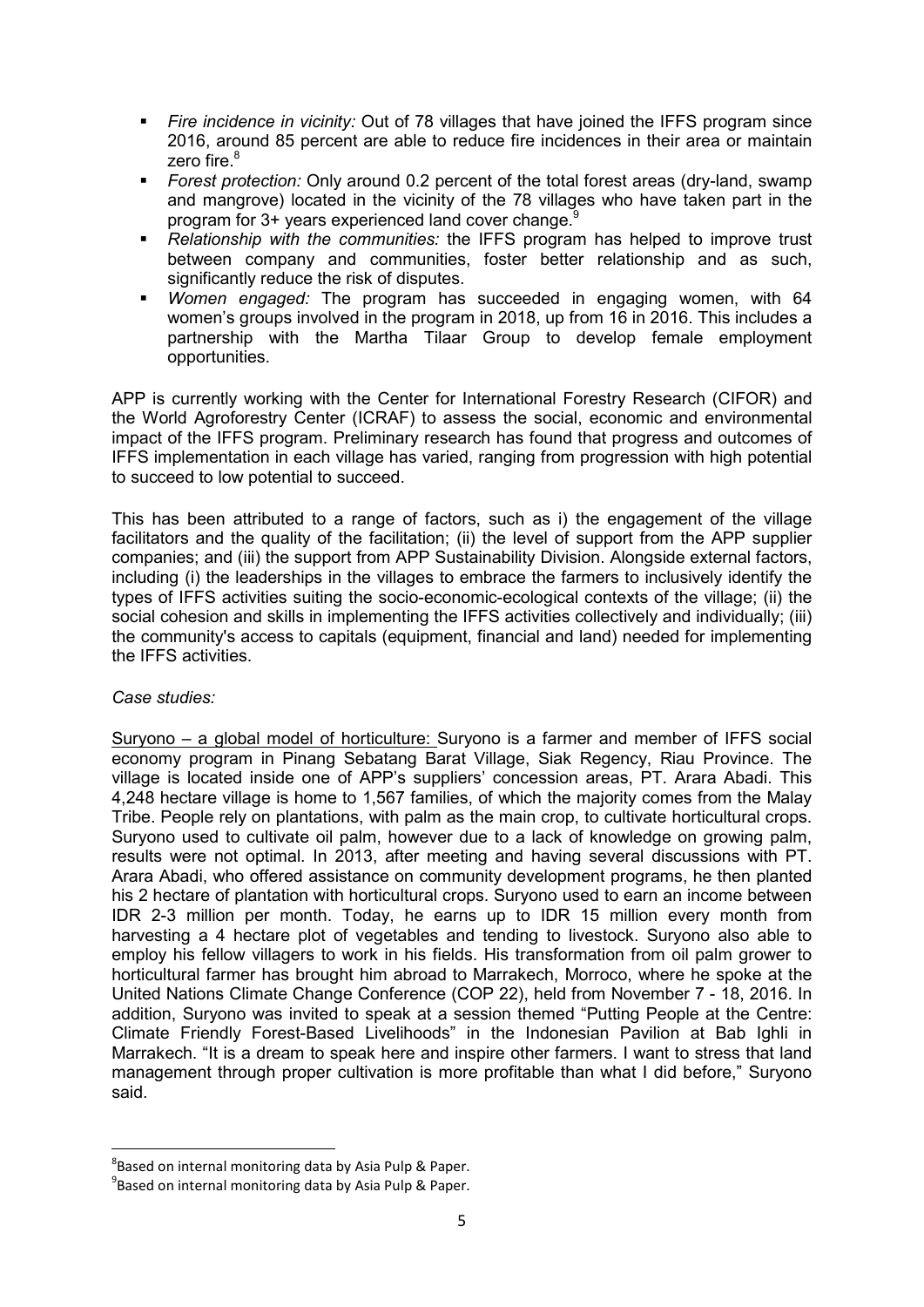Jamin - MajuTani Group, Bukit Batu Village: Jamin is a leader of the MajuTani Group of Bukit Batu Village that consists of 24 farmers. The Bukit Batu Village is located in Air Sugihan District, Ogan Komering Ilir Regency, South Sumatra Province, and consists of 802 families who relied on oil palm and rubber. This village is located near PT. Bumi Andalas Permai, one of APP's pulpwood suppliers. After becoming one of the beneficiaries of IFFS program, the Maju Tani Group was able to work on a 24 hectare corn field inside the 910 hectare livelihood plantation area. The land has been distributed so that each farmer of the group owns 1 hectare. Jamin leads the farmers' collective to take advantage of this golden opportunity. Several facilities the group receives through the IFFS program are the provisions of quality corn seeds, fertilizers, and insecticides. The farmers sowed around 15 kilograms of corn seeds per 1 hectare of land on livelihood plantations, cultivating their crop using hand tractors and irrigation canals. The corn seeds were planted on May 2016 and by September 2016, the farmers harvested around 2.4 tons of corn per hectare. Currently, Jamin is able to employ other farmers to work on his corn farm. During the harvesting season, he employs around 10 people to help him. Pak Jamin's corn field is harvested three times per year.

Rita Ayuwandari – Mekar Wangi Women Farmer Group, Dataran Kempas Village : Rita used to be a housewife whose goal is to help her husband raise their family economic condition. Upon hearing of the IFFS program in her village, Dataran Kempas, in Jambi province, she took the initiative to apply the Mekar Wangi Women Farmer Group as a beneficiary of the IFFS program. Rita and the women in Mekar Wangi group chose to cultivate red ginger since it is easy to cultivate and have a good market value. The group work on a one-hectare land, with a total potential harvest estimated at 8 tons of red ginger. The ginger is then processed into herbal drinks and traditional snacks, which the women sell in the village. The program has been able to provide additional income for Rita and the women farmers in the Mekar Wangi group, empowering the women as well as providing better welfare to their family. The women group now also participate in the program initiated by APP and Martha Tilaar Group, a leading beauty company in Indonesia, which aims to empower 1,000 women in rural areas in and around APP's operation. By enrolling in a course to process herbs into traditional drinks and snacks, Rita and her group hope to diversify the herbs that they cultivate in their land, and generate more income from selling more value-added products.

Jeni - Barokah Sri Rezeki Group, Banyu Biru Village: Jeni is a leader of the Barokah Sri Rezeki Group which consists of 25 farmers. This group is located in the Banyu Biru Village, Air Sugihan District, OganKomeringIlir Regency, South Sumatra Province. The Banyu Biru Village is home to 658 families who are mostly Javanese, as well as a few Malays who work on rice and plantation crops (oil palm and rubber plantations). The farmers rely on the rainy season for the availability of water for their land. They utilize the land for only 6 to 7 months per year, from September to March. Land preparation, held from July to August, is done by burning the land; which triggered forest and land fires. Burning the land is a method communities use for land preparation, named Sonor. Water management is the main obstacle stopping people from using the land throughout the year, so for almost 5 to 6 months in the dry season, the farmers abandon the land and then burn it in preparation to plant rice. The months of July and August became the months of high risk for forest fires, as seen in 2015 when fires occurred in the Simpang Heran area, an area of PT. Bumi Andalas Permai, one of APP's suppliers, which borders the Banyu Biru Village. Since early 2016, Banyu Biru Village has been an IFFS beneficiary. The farmers in the group are planting rice and corn on a 25 hectare area inside of 782 hectare livelihood plantation area managed by PT. Bumi Andalas Permai. Through the IFFS program, the farmers are required prepare the land without using traditional methods of burning. The IFFS program provides herbicide and tractors as alternatives for land preparation. The IFFS program in Banyu Biru Village will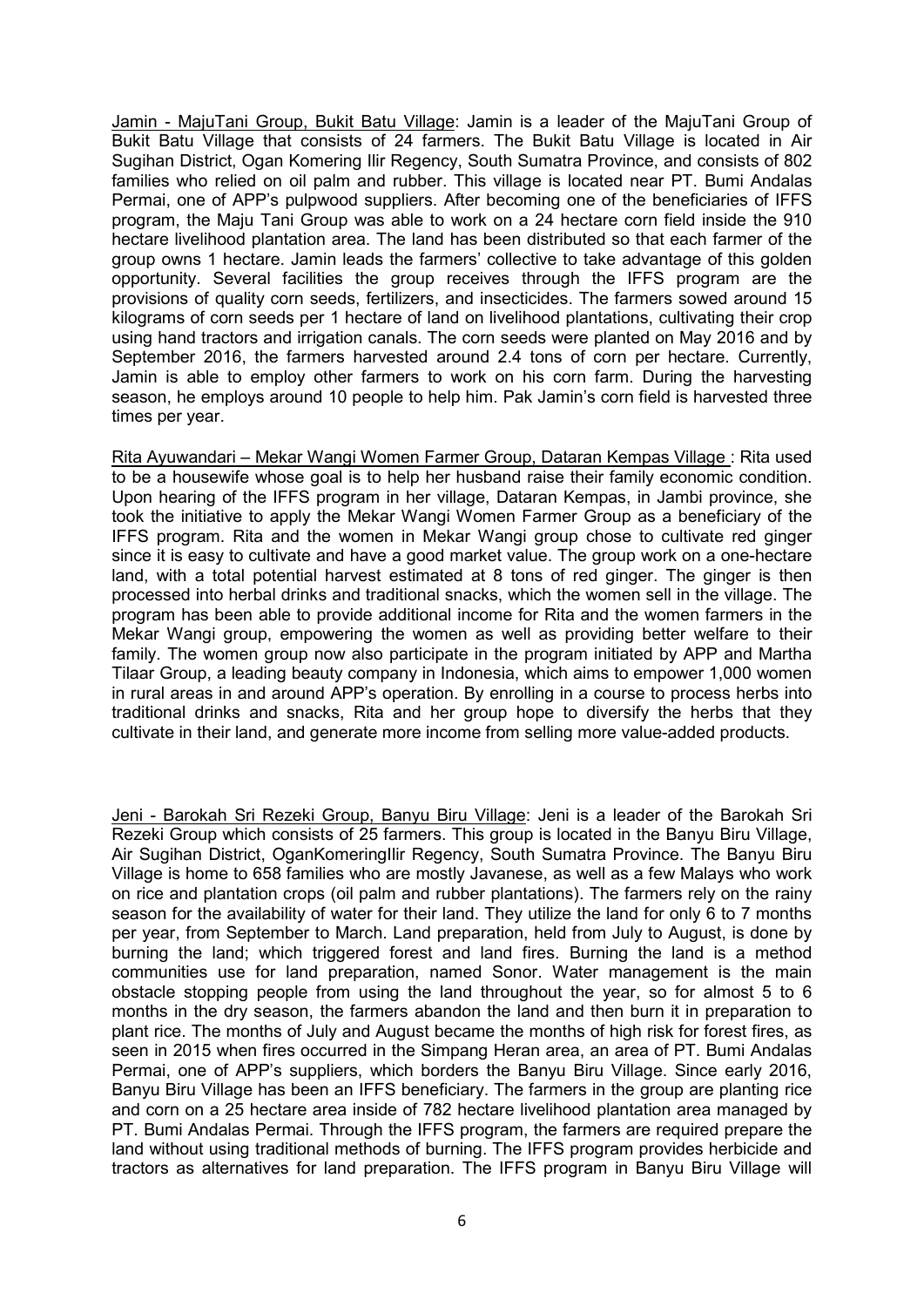become the pilot program for intensive farming system in increasing land productivity. To optimize this, the IFFS program also provides the necessary infrastructure, such as canals for water management that will make the land usable throughout the year, and will allow farmers to plant other horticultural plants after harvesting their rice fields. After increasing the villagers' participation in the IFFS program, an institution was established to coordinate and implement effort for land and forest fire prevention, including socialization and early education for students. Together with Manggala Agni dan Fire Organization Management from PT. Bumi Andalas Permai, socialisation on fire was conducted with various communities, students, youths, farmers, and others. Since becoming a beneficiary of the IFFS program, there have been no land and forest fires in Banyu Biru Village. The change in land preparation methods is not the only measure necessary to prevent fires, but minimising the chances of fires happening in the future.

### Key challenges and lessons learned

Through the roll-out of the program APP has encountered a number of challenges and each year has tried to incorporate learning from previous experience into the subsequent roll-out in new villages. These lessons may also apply to agro-forestry programs in other countries and/or the thinking around how to scale up nature-based climate solutions.

### Involvement of government institutions (SDG 17)

After beginning the initial rollout of the program, it was clear that some villages had greater management and coordination capacity. Part of the APP program was around creating local empowerment and ownership of the program long term so it was necessary to focus on how to strengthen local institutions so that the project wouldn't risk falling apart if APP were not heavily engaged. In 2017 APP signed an MoU with the Ministry of Villages. Underdeveloped Regions and Transmigration on collaborating to strengthen village-based institutions. The fact that it is the government providing support and training to local institutions also helps to build trust with communities on longer term engagement.

#### Identification of local partners (SDG 17)

In addition to the government as a partner, it was clear that due to the sheer scale of the initiative and the variety of local circumstances that it would be very important to have a local – or many- partners that not only had the respect and trust of villagers, but also could help to advise APP on how to best target initiatives for long-term success in each community. Where possible, APP also sought to work with institutions that were working across a number of villages to further build synergies and knowledge-transfer.

#### Dedicated focus to women's empowerment (SDG 5)

At the outset of the IFFS program women's groups were established as a way for women to feel more empowered in decision-making in a 'safe' environment. Through also partnering with organizations dedicated to women's empowerment APP has been able to ensure that this remains a key pillar of the program and not a side aspect.

#### The importance of having strong baseline data to attribute the impact of the program

APP was eager to begin the roll-out of the program and as a result began project implementation before data from all villages could be obtained on the baseline conditions. Without this baseline data, it makes it nearly impossible to assess the impact of APP's initiative. Even more challenging, is the ability to attribute impact to the initiative itself and not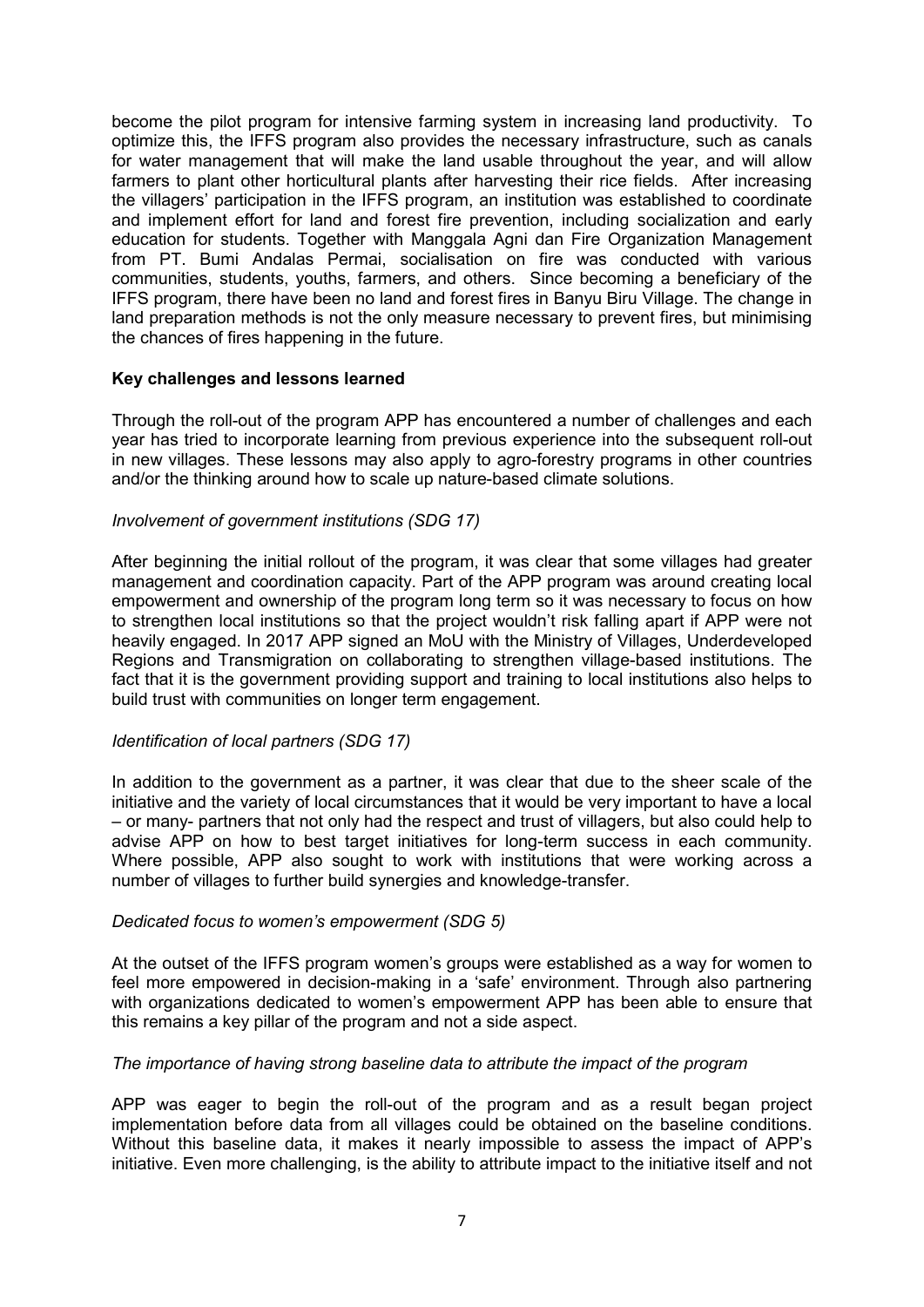based on other factors. For this reason it is necessary to have a 'control' scenario in order to compare progress against.

# Balancing community interests with commercial scalability (SDG 1, SDG 12)

A core component of this program is community empowerment, rather than a top down approach. APP has established a fund for each village to use, but how it is used is up to each village and even single farmer. APP has aimed to support farmers in this decision by providing access to information about crop yield, demand, and current prices for various products. However, many farmers have chosen agricultural products/activities that may not be successful/scalable at a commercial level but work well for them in how they want to manage their livelihood.

### Identifying co-funding/commercial funding (SDG 17)

Agriculture will remain a key strategic sector for the Government of Indonesia. Indonesian farmers remain largely excluded from formal financial services, which provides a persistent barrier for improving agricultural efficiency. Only 8.78 percent of lending goes to agriculture (livestock, forestry, and fishery), despite the sector contributing 14.43 percent of the national GDP.<sup>10</sup> Of this lending available, the majority is funnelled into larger, state-owned or private entities and access to formal loans for smallholders in agriculture remains low. Though formal institutions remain reluctant to engage with smallholders, smallholders themselves are also wary of involving themselves with banks. Research by the European Microfinance platform found 39.77 percent of Indonesian cocoa farmers are unwilling to approach formal institutions for loans.<sup>11</sup>

### Conclusion

The initial results from the rollout of APP's Integrated Farming and Forestry Systems program provide important lessons about the role of the private sector in working towards the SDGs, and specific learning on how agroforestry systems in Indonesia, but also more broadly can be effective at advancing progress on a range of SDGs.

This paper has aimed to highlight not only on how important it is to get the design right, but also the importance of partnership, as well as built in monitoring to scientifically measure impacts that can be attributed to the initiative.

The paper also further emphasizes the suitability of agroforestry in tackling several issues in Indonesia, and as such, has a huge potential for scalability to national level with the right multi-stakeholder partnership as well as support from the national and sub-national government.

#### References

-

'Achieving the Global Goals through agroforestry', Agroforestry Network and Vi-skogen, 2018 (here).

'Climate-Smart Agriculture Sourcebook' FAO, 2013 (here)

'SDG Compass, The guide for business action on the SDGs' (here)

<sup>10</sup> 'Strengthening Agricultural Finance in Rural Areas', SAFIRA, 2015

<sup>11</sup>'Access to finance for cocoa farmers in Indonesia', European Microfinance Platform, 2016 (here)